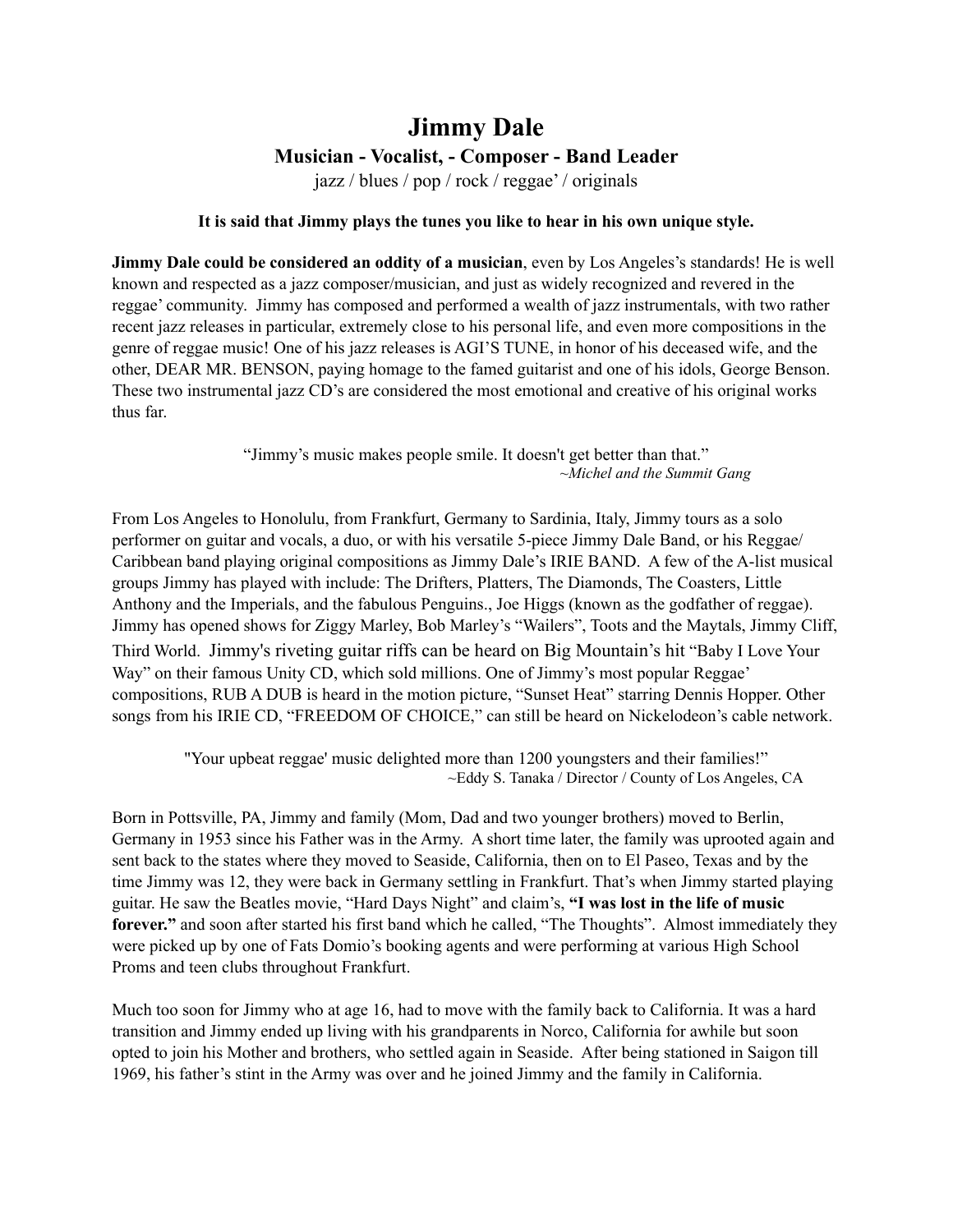## Of his many successes as a musician, recording artist and composer, Jimmy acknowledges that: **"I was mentored by the best, right here, at home in Monterey, California."**

Jimmy spent the rest of his childhood in the Monterey Peninsula area and considers it to be his true home. Jimmy attended Monterey Peninsula College where he began studying music and composition with Don Schamber. He also attended Berklee in Boston and UC Santa Cruz. Some of the Master Musicians he studied with are: Ted Greene, Carl Verheyen and Davis Ramey, guitarists: studied trumpet and composition with Randy Masters and Tony Horowitz, mathematical composition with Joe Sekon, bass with Ray Drummond and trombone and music arrangement from Ray Brown.

He holds all of these masters up to the highest degree, but attributes Don Schamber from MPC, as the one who had the biggest influence on him. "He taught me the love of jazz and how to compose. I believe I took every class he offered! Don was very stern, but I loved every minute of it. I remember sitting in his office talking about the pros and cons of my wanting to move to LA. By going to LA, Don told me I would be exposed to new music of all kinds and (in his humorous way) said that the air would probably shorten my life…but everything is there… so, go! I lost a real friend when Don Schamber passed in 2011."

Another great friend and mentor from Monterey is pianist, Bobby Phillips. Jimmy tells,"I met Bobby through the great Bassist Buddy Jones when I was 21. We started jamming together and we haven't stopped yet! Every time I go to Monterey my first call is to Bobby to see about playing together. He plays so great. It takes all I know, just to keep up with him. He's quite an inspiration. He advised me on Agi's Tune the jazz compositions that I wrote in honor of my wife prior to her passing of cancer. This single release is full of my love for her and appreciation for life. Bobby and I love sharing our music and are often found playing at Park Lane Nursing Home. What a joy to see the smiles on the faces of these precious residents when we bring our music to them. I have to hold back my tears. They are so appreciative."

Jimmy also acknowledges yet another prominent musician of special significance, pianist/composer, Lee Durley. who always asks Jimmy to sit in and jam with his group while Jimmy's in town. "The Maestro always has a kind word to share." There is a particular band that Jimmy says he'll never forget, that of the Ace Hill Trio: Ace Hill, Bill Jackson and JJ. Jimmy states, "I remember the first time I went to a jam session at the Red Vest in Seaside. I was under age, but I managed to get in anyway. I brought my fake book with all these songs in it. It didn't take Ace long before he grabbed it out of my hands and threw it out into the audience. The pages went flying all over the place. He said to me as I stood shaking, *'Boy, don't you ever come in here with that book. You bring your ears and listen!'* JJ and Bill told me not to let him scare me and to listen to JJ's bass root and follow... and to keep coming back. I did just that. That was one of the most valuable music lessons I've ever learned."

At the home of bass player and music producer, JoJo Franklin in Pacific Grove,. Jimmy would join an illustrious group of musicians where they would jam for hours. "Anywhere from 5 to 10 musicians would show up and be stacked in JoJo's living room," states Jimmy. "A-list musicians like Randy Uchida, on bass, Bill Delap on guitar, Brian Stock, trumpet, Stu Reynolds blowin' his sax, Don Pendagrass, piano, and Mark Vrudny pounding out his drums were there. All of us MPC alumni of Don Schamber's! And of course many of us honing our vocal chops, too!"

"Jimmy is a superb musician and wonderful person.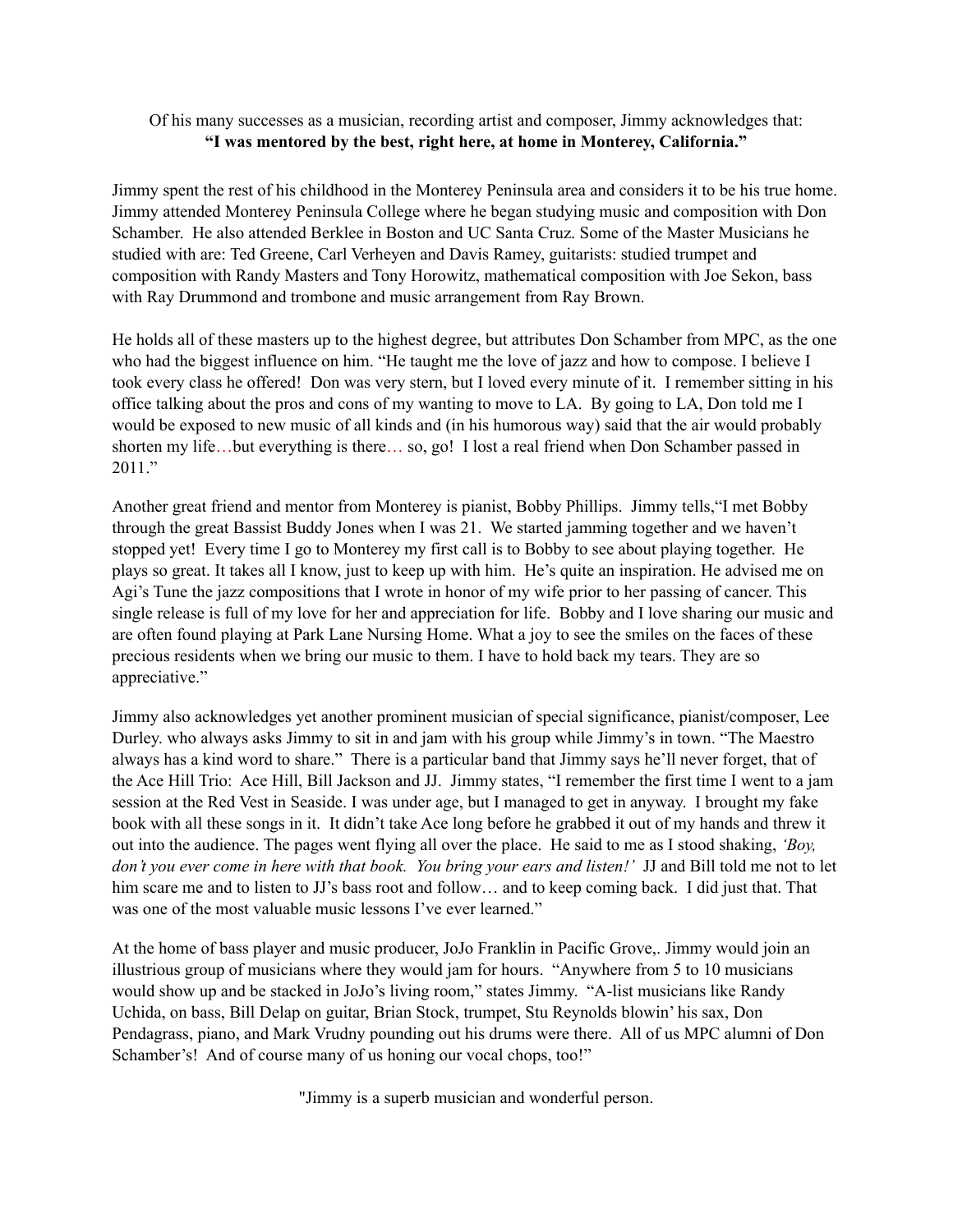Jimmy drives to Monterey often to visit his brother, and You can bet he calls Bobby Phillips first thing and they go out jamming all around town!

In April of 2013, Jimmy's smooth jazz singles were released: DEAR MR. BENSON and AGI'S TUNE. Included on these singles with Jimmy on guitar, are: Jimmy Roberts (tenor sax), T. Coakley (piano), Keith Jones (bass), and Rock Deadrick (percussion).

The CD's were distributed by BFM Digital on Amazon, iTunes and other popular Internet stores. They air on a plethora of radio stations including: **KSBR 88.5 FM**, **KJJZ 102.3 FM**, and on **SmoothJazz.com Global Radio**

For more than a decade, Jimmy wooed the customers at various Tommy Bahamas Bar & Grill or Tommy Bahamas Tropical Café across Southern California with his crowd-pleasing music and engaging personality. He has become a favorite performer on cruise ships based out of Long Beach, California and is always a favorite at private parties, city events, weddings, and fairs.

"His long list of VIP's who repeatedly book him for their intimate parties, holiday celebrations and charitable events, is truly impressive."

**A few highlighted events**: Habitats For Humanity, American Cancer Society, Orange County Psychiatric Society, Universal Studios, various casinos and hotels (Morongo, Fantasy Springs, etc) including many Yacht clubs, City and County events across California.

Jimmy was presented with an **AWARD OF EXCELLENCE** in music as a solo musician, by the city of Studio City, California. Jimmy Dale's **IRIE** Band was listed in the **Top Ten in Reggae'** USA by Reggae' Report.

**CURRENTLY, Jimmy continues to create new CD's** focusing on his Reggae' sounds of IRIE, while also returning to his love of jazz recording his unique style displayed in his original compositions.

Jimmy is about to release his newest jazz tune, PLANET BLUE, to be followed by three reggae' singles. Jimmy says he was motivated to compose Planet Blue because of the damage our Planet is suffering due to, *"…our lack of respect towards our planet… our life force."* In his reggae genre, FAME AND MONEY is next in line to be released and is another emotional and society influenced composition.

#### MEDIA QUOTES:

#### Mighty Cool / Mar

*"As a composer, a vocalist and a guitarist, Dale approaches his music with the mindset of a virtuoso and the stellar sound he gives us is a result of this. You most definitely will not be disappointed."*

#### Smooth Jazz Radio / Sandy Shore

*"A wonderful new addition to Smooth Jazz playlists all over the world... The Welcome sign is lit up for Jimmy Dale!"*

#### LifeStyle Magazine

*"It's not often a world class performer such as Jimmy Dale performs for free in your backyard*